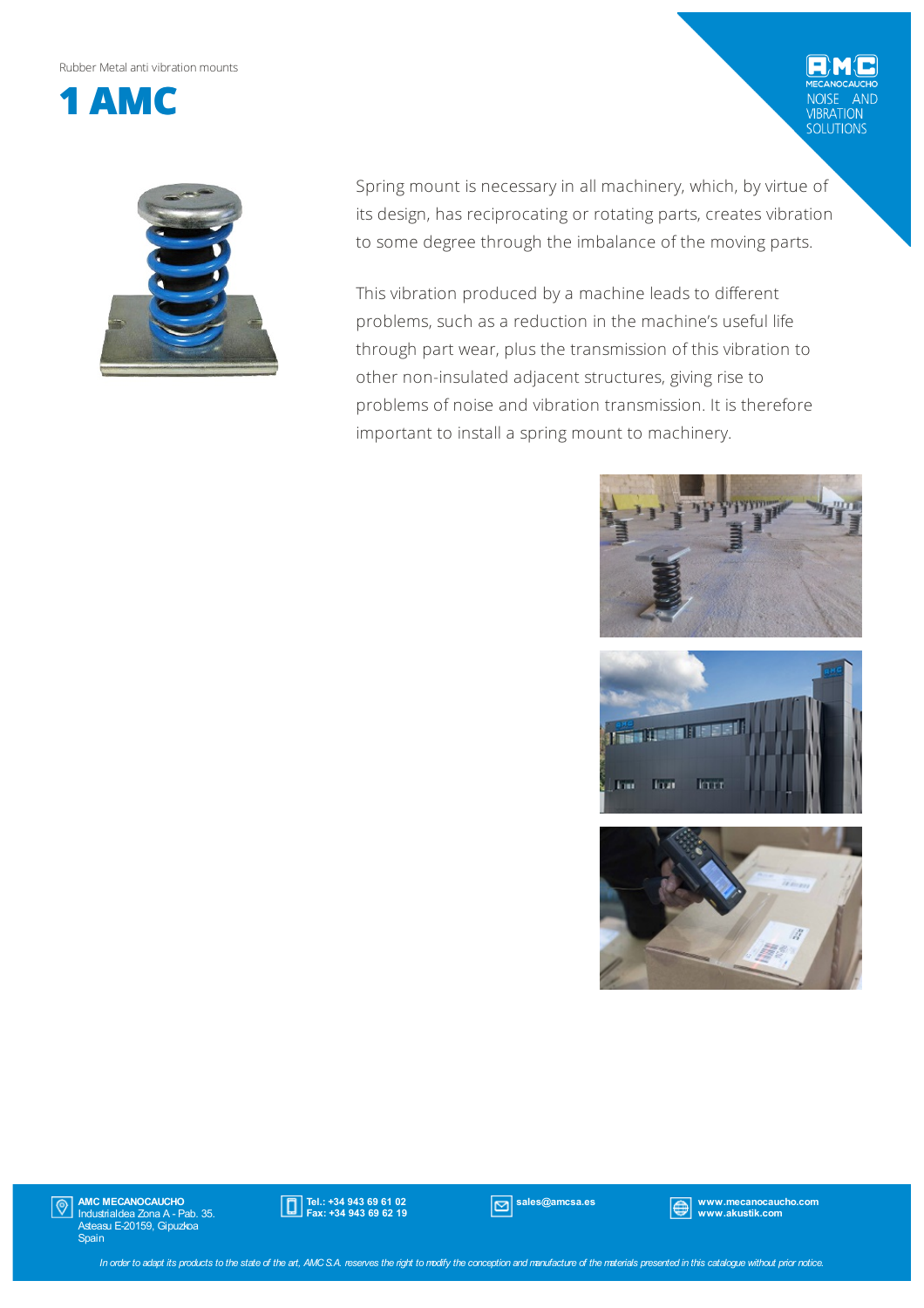**1 AMC**

### DRAWINGS







### DIMENSIONS

| <b>Type</b>          | <b>Spring color</b> | A.<br>(mm) | B<br>(mm) | (mm)     | D<br>(mm) | E<br>(mm) | п<br>(mm) | xБ<br>(mm) | Max. Load<br>(kg) | <b>Weight</b><br>(kg) | Code  |
|----------------------|---------------------|------------|-----------|----------|-----------|-----------|-----------|------------|-------------------|-----------------------|-------|
| 1 AMC 150 + Sylomer® | <b>BLUE</b>         | 75         | 127       | $M - 12$ | 98,5      | 120       | 12        | 140        | 150               | 1.102                 | 20371 |
| 1 AMC 200 + Sylomer® | <b>WHITE</b>        | 75         | 127       | $M - 12$ | 98.5      | 120       | 12        | 140        | 200               | 1.138                 | 20372 |
| 1 AMC 250 + Sylomer® | BLACK               | 75         | 127       | $M - 12$ | 98.5      | 120       | 12        | 140        | 250               | 1.225                 | 20373 |
| 1 AMC 350 + Sylomer® | CREAM               | 75         | 127       | $M - 12$ | 98.5      | 120       | 12        | 140        | 350               | 1.392                 | 20374 |
| 1 AMC 500 + Sylomer® | <b>LIGHT GREY</b>   | 93         | 127       | $M - 14$ | 98.5      | 120       | 12        | 140        | 500               | 2.56                  | 20375 |
| 1 AMC 750 + Sylomer® | GREEN               | 93         | 127       | $M - 14$ | 98,5      | 120       | 12        | 140        | 750               | 3.036                 | 20376 |

Tel.: +34 943 69 61 02 Fax: +34 943 69 62 19

sales@amcsa.es www.mecanocaucho.com www.akustik.com

In order to adapt its products to the state of the art, AMCSA reserves the right to modify the conception and manufacture of the materials presented in this catalogue without prior notice.

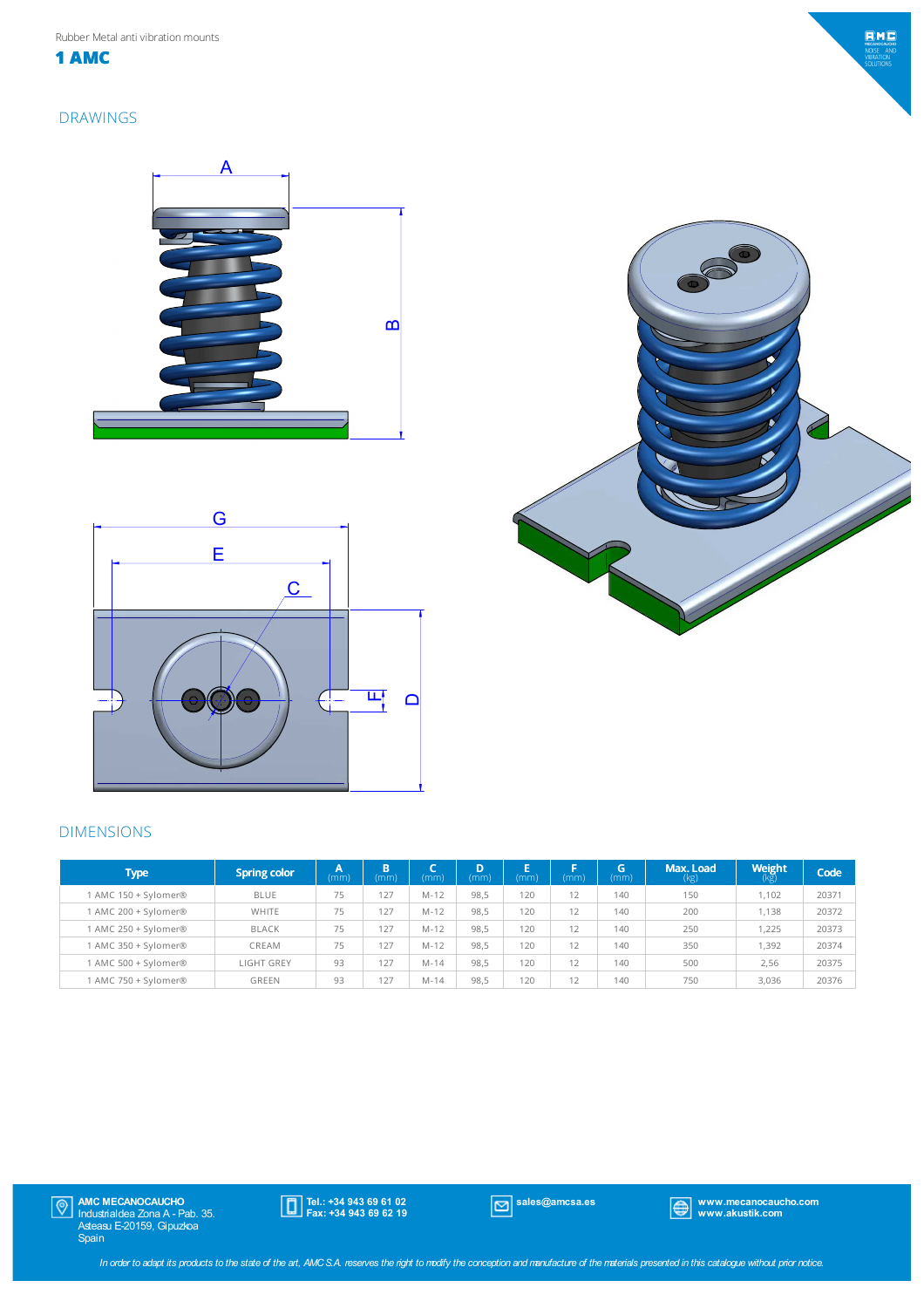Rubber Metal anti vibration mounts

**1 AMC**

### DRAWINGS







## DIMENSIONS

| <b>Type</b> | <b>Spring color</b> | А<br>(mm) | B<br>(mm) | (mm'     | D<br>(mm) | (mm) | (mm)                  | G.<br>(mm) | Max. Load<br>(kg) | Weight<br>(kg) | Code  |
|-------------|---------------------|-----------|-----------|----------|-----------|------|-----------------------|------------|-------------------|----------------|-------|
| 1 AMC 150   | <b>BLUE</b>         | 75        | 122       | M-12     | 80        | 87   | 10                    | 115        | 150               | 1.102          | 20301 |
| AMC 200     | WHITE               | 75        | 122       | M-12     | 80        | 87   | 10                    | 115        | 200               | 1,138          | 20311 |
| 1 AMC 250   | <b>BLACK</b>        | 75        | 122       | M-12     | 80        | 87   | 10                    | 115        | 250               | 1,225          | 20321 |
| 1 AMC 350   | CREAM               | 75        | 122       | M-12     | 80        | 87   | 10                    | 115        | 350               | 1,392          | 20331 |
| 1 AMC 500   | LIGHT GREY          | 93        | 120       | $M - 14$ | 100       | 120  | 12                    | 150        | 500               | 2,56           | 20341 |
| 1 AMC 750   | <b>GREEN</b>        | 93        | 120       | $M - 14$ | 100       | 120  | 1 <sub>2</sub><br>1 Z | 150        | 750               | 3,036          | 20351 |

Tel.: +34 943 69 61 02 Fax: +34 943 69 62 19

sales@amcsa.es www.mecanocaucho.com www.akustik.com

 $EMC$ ISE AIN<br>RATION<br>JUTIONS

In order to adapt its products to the state of the art, AMCS.A. reserves the right to modify the conception and manufacture of the materials presented in this catalogue without prior notice.